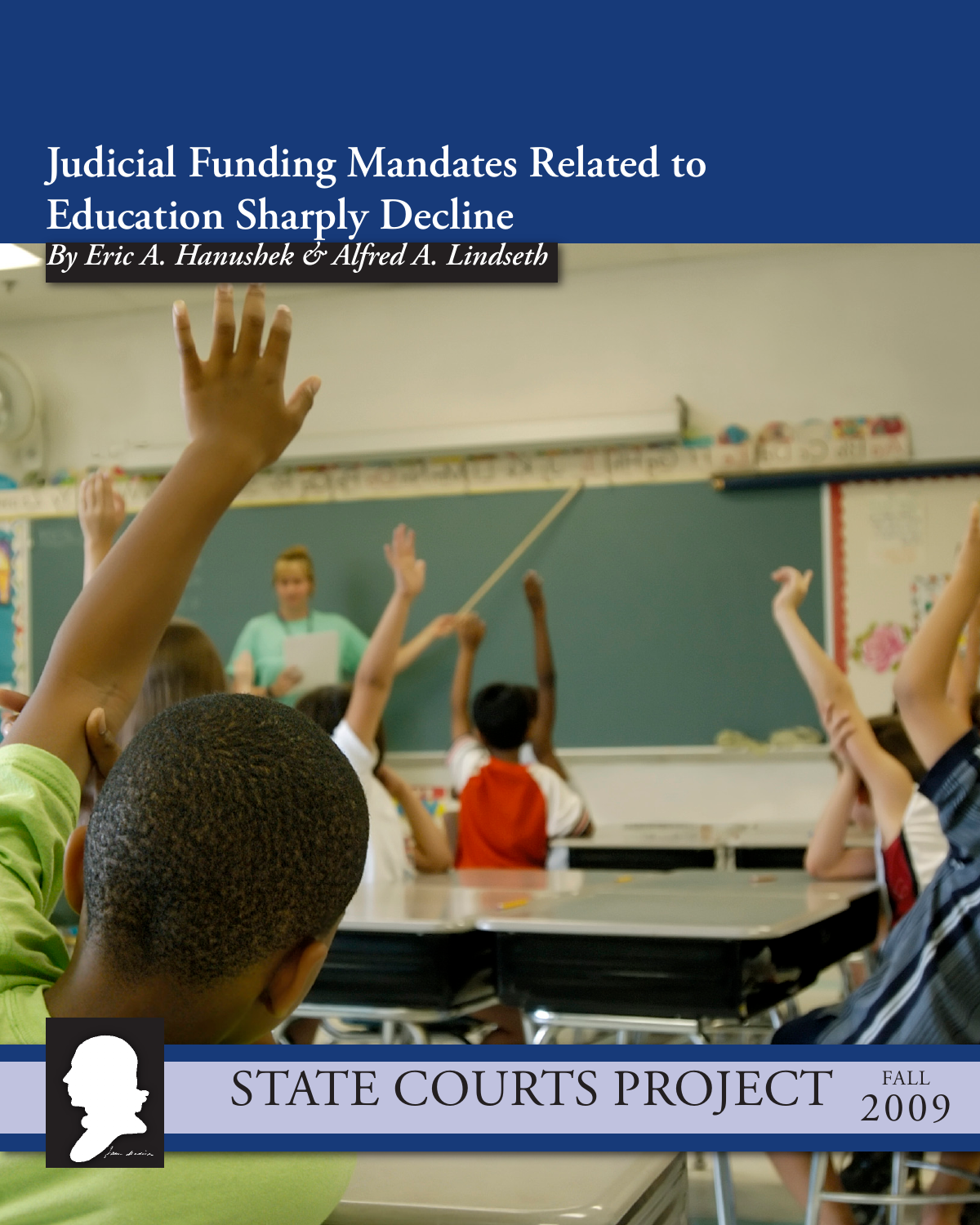#### **ABOUT THE FEDERALIST SOCIETY**

The Federalist Society for Law and Public Policy Studies is an organization of 40,000 lawyers, law students, scholars and other individuals located in every state and law school in the nation who are interested in the current state of the legal order. The Federalist Society takes no position on particular legal or public policy questions, but is founded on the principles that the state exists to preserve freedom, that the separation of governmental powers is central to our constitution and that it is emphatically the province and duty of the judiciary to say what the law is, not what it should be.

The Federalist Society takes seriously its responsibility as a non-partisan institution engaged in fostering a serious dialogue about legal issues in the public square. We occasionally produce "white papers" on timely and contentious issues in the legal or public policy world, in an effort to widen understanding of the facts and principles involved and to continue that dialogue.

Positions taken on specific issues in publications, however, are those of the author, and not reflective of an organization stance. This paper presents a number of important issues, and is part of an ongoing conversation. We invite readers to share their responses, thoughts, and criticisms by writing to us at info@fed-soc.org, and, if requested, we will consider posting or airing those perspectives as well.

> For more information about the Federalist Society, please visit our website: www.fed-soc.org.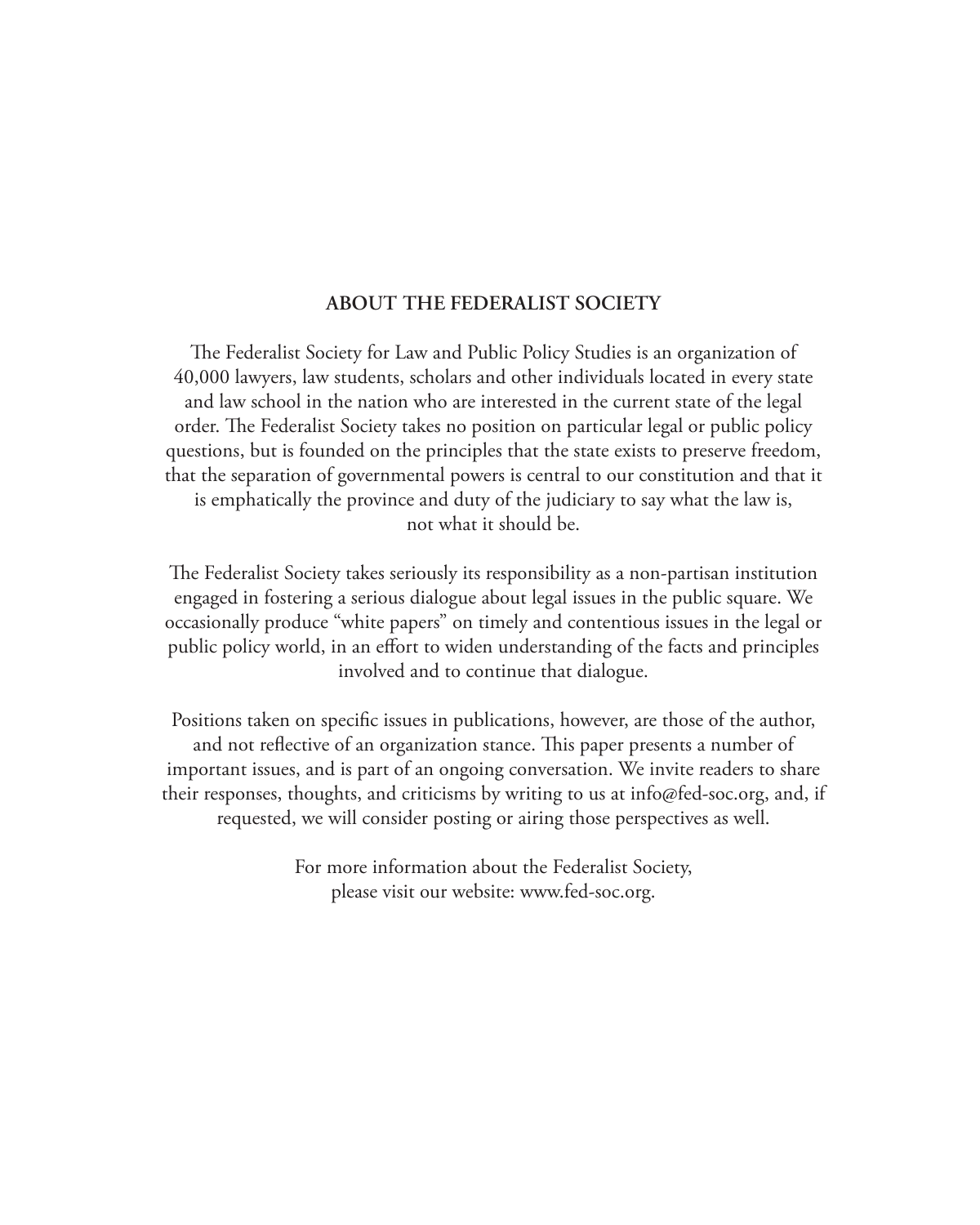# **Judicial Funding Mandates Related to Education Sharply Decline**



*Eric A. Hanushek & Alfred A. Lindseth*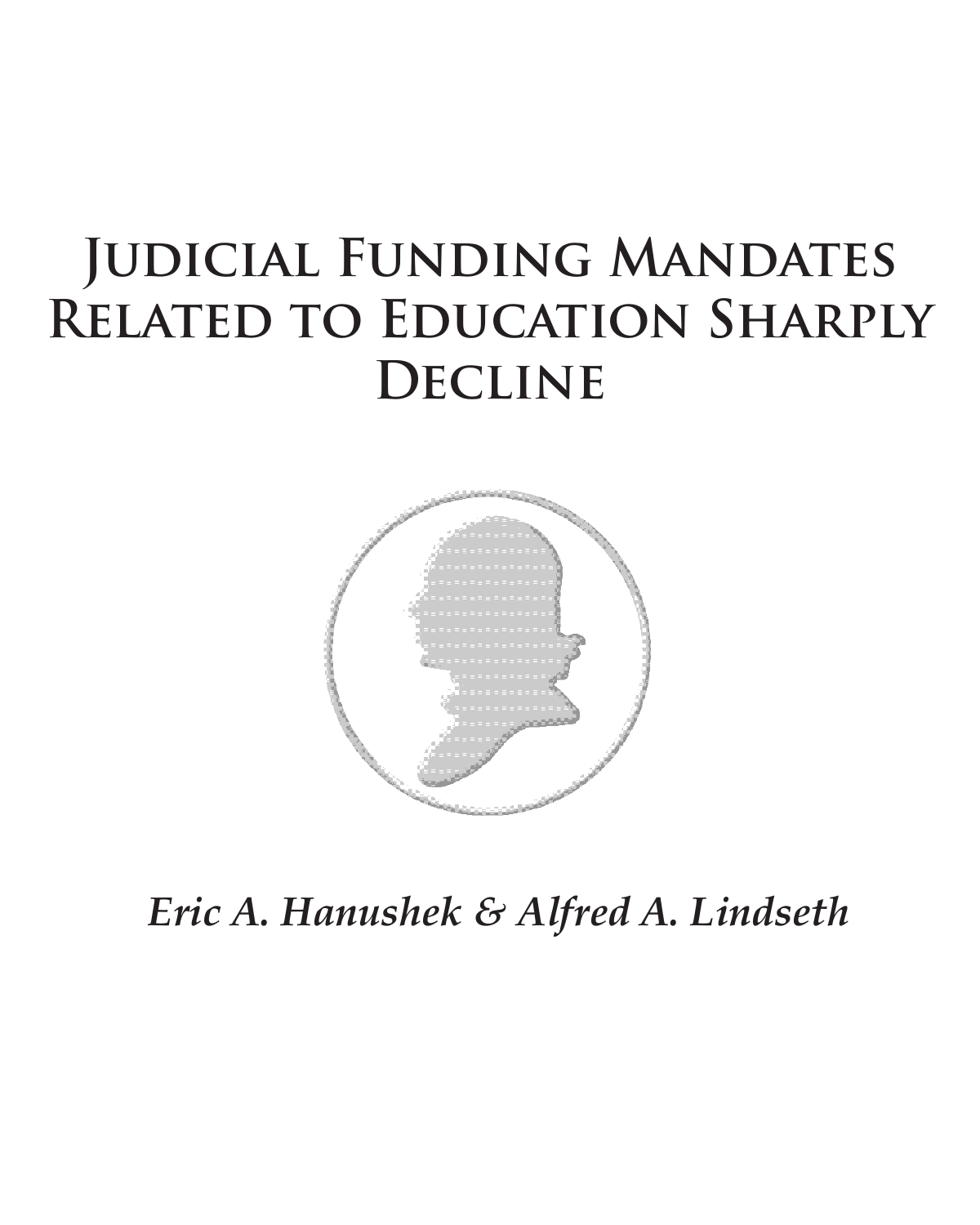### Judicial Funding Mandates Related to Education Sharply Decline

### *Eric A. Hanushek & Alfred A. Lindseth*

Over the last 40 years, the state courts have<br>become important players in the funding<br>of America's public schools.<sup>1</sup> During this<br>period, only a handful of states have escaped state court become important players in the funding of America's public schools.<sup>1</sup> During this period, only a handful of states have escaped state court scrutiny over the allocation and amount of funding they devote to their K-12 schools. Initially, these state court orders focused on the allocation of money between school districts, requiring many states to change their education financing systems to more equitably distribute school funding. These "equity" cases were designed to eliminate wide disparities in per pupil funding among school districts arising from heavy reliance on local property taxes to finance the operation of the schools and the often significant differences between the tax bases of property-poor districts and property-rich districts. Beginning in the late 1980s, state courts also began to inquire into the "adequacy" of funding under state constitutional provisions requiring states to provide some level of education to their young citizens. Even though constitutional requirements are typically vaguely defined, if at all, plaintiffs were very successful in these adequacy lawsuits for a decade and a half, and a number of states were ordered to substantially increase their appropriations for K-12 education. These decisions are illustrated perhaps most dramatically by

*Eric A. Hanushek is a senior fellow at the Hoover Institution of Stanford University, and Alfred A. Lindseth is of counsel with the law firm of Sutherland Asbill & Brennan LLP. Their recent book,* Schoolhouses, Courthouses, and Statehouses: Solving the Funding-Achievement Puzzle in America's Public Schools *(Princeton University Press), describes and analyzes judicial funding orders relating to K-12 education and their impact on America's public schools.*

*..........................................................................................*

a New York case in which a Manhattan judge directed the state legislature to increase annual funding for the New York City public schools by \$5.6 billion a year, an almost 40% increase.2 Needless to say, court involvement in the legislative appropriations process raises fundamental questions under the separation of powers doctrine, since decisions about educational policy and appropriations have historically fallen within the exclusive domain of the legislative and executive branches of government.

Recently, however, this trend has come to a grinding halt. Since 2005, there have been important adequacy case decisions in over a dozen states, and in none of them have the courts required further funding increases. Several courts, when deciding new adequacy cases, have either dismissed them based on separation of powers grounds or have ruled against the plaintiffs on the merits following a trial. Since 2005, courts in Oklahoma, Kentucky, and Oregon have dismissed such cases on motion, holding that control over school funding is the sole province of the elected branches of government.<sup>3</sup> In Texas<sup>4</sup>, Missouri<sup>5</sup>, South Dakota<sup>6</sup> and Arizona7 , the courts denied motions to dismiss, but after further hearings, rejected plaintiffs' claims regarding inadequate funding of the schools. The one notable exception to this pattern is an October 2009 decision by the Colorado Supreme Court overturning a lower court decision which had dismissed an adequacy case on separation of powers grounds. The higher court reversed and sent the case back for a trial on the facts. $8$ 

In addition, several other courts have ended their involvement in cases initially decided in favor of the plaintiffs. Some of these courts had retained jurisdiction for years or even decades over the "remedial" phase of the case. The most famous of these was the *Abbott* case in New Jersey in which the courts have issued over a dozen funding orders since the commencement of the case almost 40 years ago. In 2009, the New Jersey Supreme Court held that the state education funding scheme was constitutional and denied further relief to plaintiffs.9 Additional long-running "adequacy" cases in Wyoming and Massachusetts have also been dismissed in recent years.<sup>10</sup>

Even in those few cases that have not completely rejected plaintiffs' claims, the relief granted has been minimal, with no significant funding mandates, unlike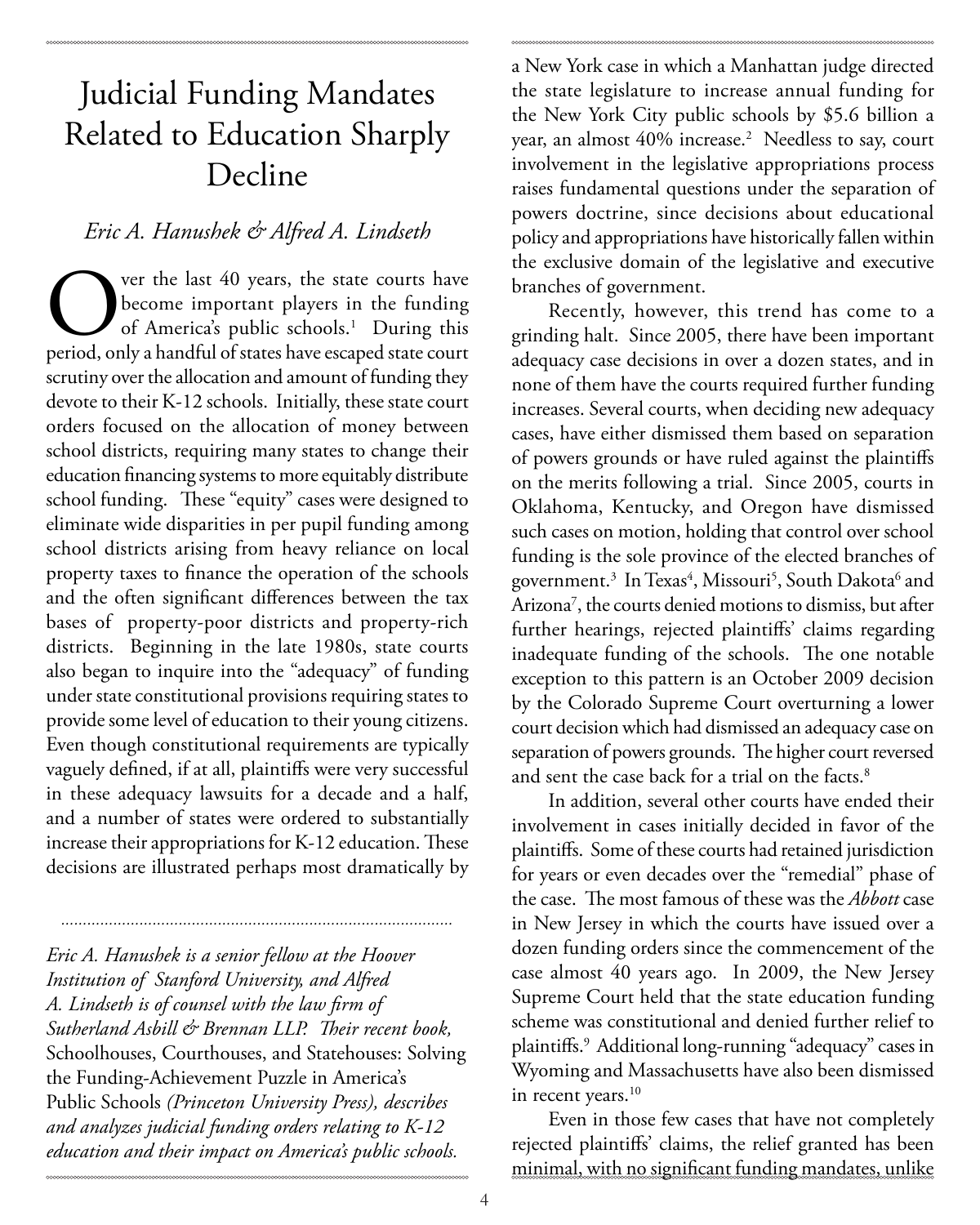the pre-2005 court orders. For example, in Alaska, the court ruled that state funding was adequate, but ordered the state to improve its monitoring of failing districts.11 In South Carolina, the court rejected claims of inadequacy in the State's K-12 system of education, faulting only its pre-K programs.<sup>12</sup>

While some have tried to define these court decisions as successes, in reality, the outcomes have been extremely disappointing for advocates of increased judicial intervention. Unlike the period from 1989 to 2005, when plaintiffs won almost every "adequacy" case that survived a motion to dismiss and went to trial, since 2005 they have not had a meaningful success in court.

The reasons for this abrupt change in the courts' attitude are not clear, but the failure of judicial funding mandates to improve student achievement has likely been an important factor. While the state courts have not expressly stated as much, the United States Supreme Court recently addressed the impact of funding mandates on student achievement. In *Horne v. Flores*, the Court reversed a lower federal court order requiring the Arizona legislature to increase funding for programs directed at K-12 English language learners. The Court found that the "weight of the research" indicated that structural, curricular and accountability-based reforms, "much more than court-imposed funding mandates, lead to improved educational opportunities."13 In reaching this conclusion, the Supreme Court relied upon the experience in state court "adequacy" cases, citing *Schoolhouses, Courthouses, and Statehouses: Solving the Funding-Achievement Puzzle in America's Public Schools,* a recently released book by the authors of this article.14 In our book, we analyze student performance in the four states that have had the most dramatic increases in funding as a result of court orders— Kentucky, Massachusetts, New Jersey and Wyoming. As set forth in detail in the book, Kentucky (the first of the "adequacy" rulings), New Jersey (with almost four decades of court involvement in school funding), and Wyoming (where the courts instructed the state to fund a "visionary and unsurpassed" education for its students) have each seen their school spending levels blossom under court order. Notwithstanding these dramatic spending increases, we found that student performance has languished. The unmistakable picture in each of these states is that during a decade or more of court funding mandates, student performance, as measured by the National Assessment of Educational Progress (commonly referred to as the "Nation's report card"), has not measurably improved relative to other states that did not have anywhere near the same influx of new school money.15

The only state where performance has significantly improved while under court order has been Massachusetts. But here the story is more complicated, because Massachusetts combined strong non-financial remedial measures—strong standards, enhanced assessments, and strict accountability measures—with increased funding. Importantly, although accomplished after the entry of a court order, these deeper policy changes were not specifically ordered by the court, but instead represented creative reform efforts by the political branches.16

The Massachusetts result reinforces our analysis: significant structural changes that focus incentives on improved achievement are more important than just providing additional funding. However, most courts that have historically entered into educational policy areas other than funding have discouraged real structural changes, focusing instead on the continuation of past policies, such as class size reduction or acrossthe-board salary increases for teachers, which carry with them increased funding.

In conclusion, the adequacy decisions of the last five years must be taken as strong evidence that courts no longer suppose that ordering increases in school funding leads to significant gains in student performance. This is surely reinforced by the 2009 *Flores* decision.

### **Endnotes**

1 The federal courts have also played an important role in our schools, beginning even earlier with the 1954 U.S. Supreme Court decision in *Brown v. Board of Education*, 347 U.S. 483 (1954), which declared unlawful separate schools for black and white students. However, with a few notable exceptions (*e.g.*, Kansas City, Detroit), the federal court school desegregation decisions largely left funding matters up to the local and state school authorities.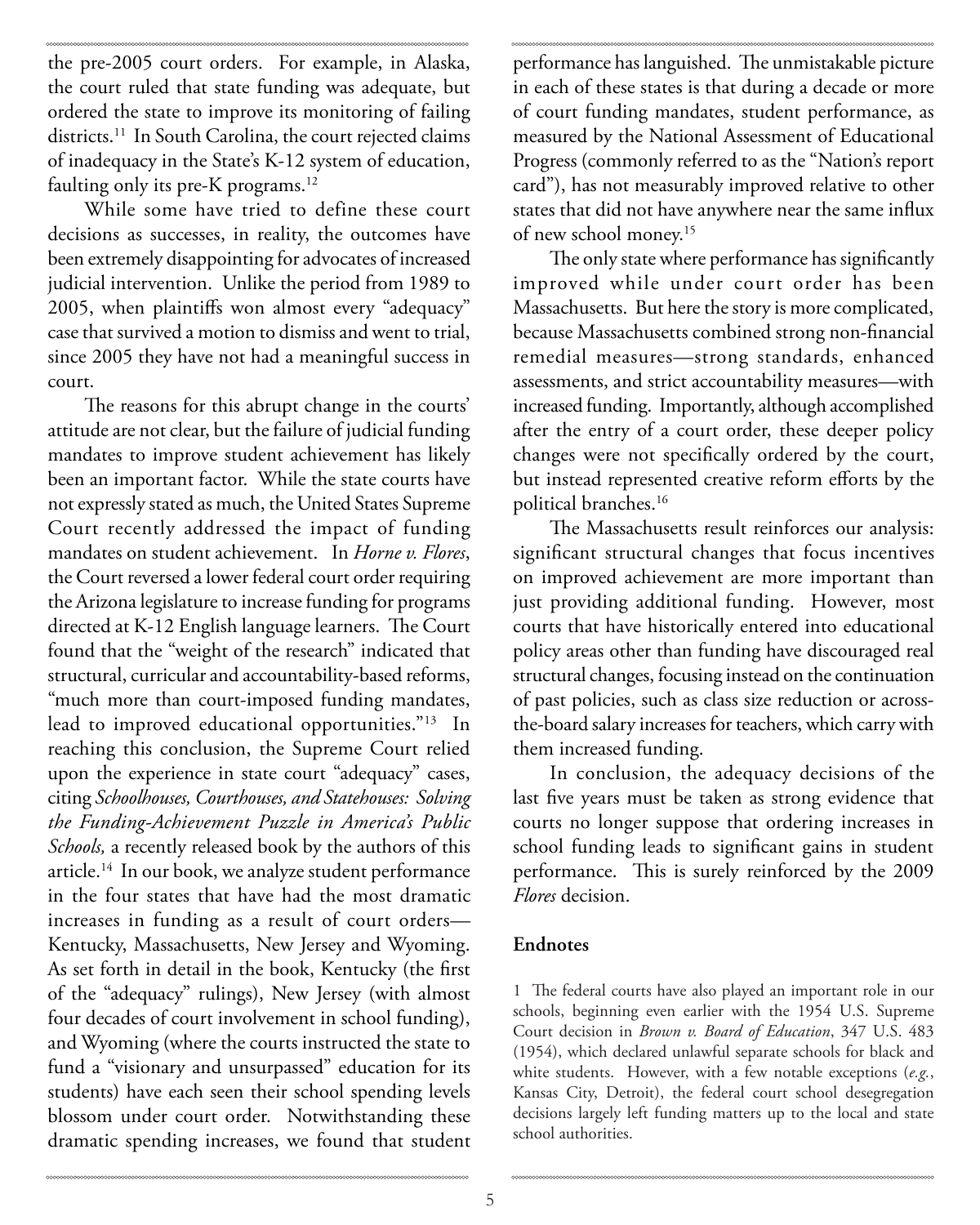2 Campaign for Fiscal Equity v. State (DeGrasse Order dated March 16, 2005). Subsequently, New York's highest court pared the required increase to \$1.9 billion. Campaign for Fiscal Equity v. State, No. 136 (Ct. App., Nov. 20, 2006).

3 Young v. Williams, Case No. 03-CI-00055 (Cir. Ct., Franklin County, Kentucky, Order dated February 12, 2007); Pendleton School District 16R v. State, 185 P.3d 471 (Ore. 2008); Oklahoma Education Association v. State *ex rel.*, Case No. 103,702 (Okla. S.Ct., May 8, 2007). An Indiana trial court reached a similar decision, but an intermediate appellate court reversed. Bonner v. Daniels, 885 N.E.2d 673 (Ct. of App. Ind., 2008). The case is now pending before the Indiana Supreme Court.

4 Shirley Neely v. West Orange-Cove Consolidated Independent School District, Case No. 04-1144 (Tex. 2005).

5 Committee for Educational Equality v. State, \_\_\_ S.W.3d \_\_\_ \_\_, 2009 WL 2762464 (Mo. Banc. Sept. 1, 2009).

6 Davis v. State, No. 06-244 (Hughes County Circuit Court, 2009) (Appeal pending).

7 Crane Elementary School District v. State, Case No. CV2001- 016305 (Ct.App., Ariz., Nov. 22, 2006).

8 Lobato v. State, Case No. 08SC185 (S.C. Colo., Oct. 19, 2009), 2009 WL 3337684 (Colo.).

9 Abbott v. Burke, 971 A.2d 989 (N.J. 2009).

10 Campbell County School District v. State, Docket No. 2008 WY 2 (S.C., Wyo. Jan. 8, 2008); Hancock v. Commissioner of Education, 443 Mass 428 (Mass. 2005).

11 Kristine Moore v. State, Case No. 3AN-04-9756 Civil (Sup. Ct. Anchorage, Alaska, June 21, 2007).

12 Abbeville County School District v. State, Case No. 93- CP-31-0169 (Ct. Common Pleas, 3rd Jud. Cir., S.C., Dec. 29, 2005)(Appeal pending).

13 Horne v. Flores, \_\_\_ U.S. \_\_\_, 129 S.Ct. 2579 (U.S. 2009)*.* 

14 *Id*. at 2604 n.19.

15 Eric A. Hanushek & Alfred A. Lindseth, *Schoolhouses, Courthouses and Statehouses: Solving the Funding-Achievement Puzzle in America's Public Schools* 145-166 (Princeton University Press, Princeton, N.J. 2009). The analysis in the book considered performance through 2007 on the NAEP tests. The recent release of fourth and eighth grade mathematics scores for 2009, if anything, confirms and reinforces our conclusions.

16 *Id.* at 166-170.